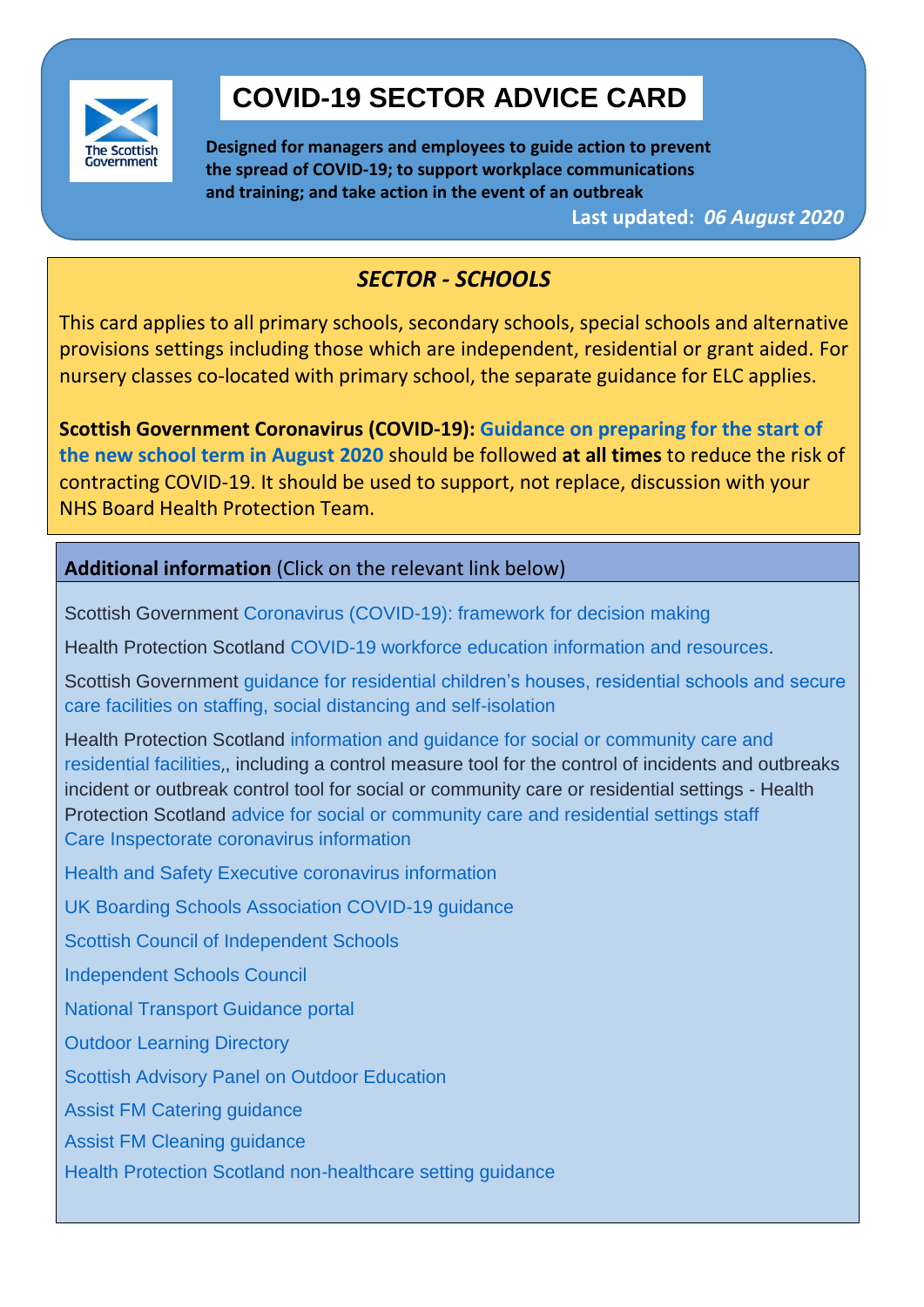## **Prevent the spread of COVID-19 - SCHOOLS**

The **wellbeing of all children, young people and staff** should be the central focus. **There are important actions that everyone can take to prevent the spread of the virus.**

Everyone who:

- **has the symptoms** of coronavirus (COVID-19) a new persistent cough, fever, or a loss of sense of smell and /or taste – should stay at home and arrange for [coronavirus testing;](https://www.nhsinform.scot/illnesses-and-conditions/infections-and-poisoning/coronavirus-covid-19/test-and-protect/coronavirus-covid-19-testing)
- **is living with someone who has coronavirus symptoms** should stay at home and follow the [relevant advice;](https://www.nhsinform.scot/illnesses-and-conditions/infections-and-poisoning/coronavirus-covid-19/test-and-protect/coronavirus-covid-19-guidance-for-households-with-possible-coronavirus-infection)
- **has returned ( or come) to Scotland** from a country which is not exempt from the UK quarantine rules, should stay at home following the [relevant guidance.](https://www.gov.scot/publications/coronavirus-covid-19-public-health-checks-at-borders/pages/overview/)

Everyone should **frequently wash their hands** for 20 seconds and dry them thoroughly or use hand sanitiser - always when entering the building, before/after eating and after using the toilet – and use a tissue or elbow to cough or sneeze into, dispose of tissue waste immediately and wash hands after.

There should be an **enhanced cleaning regime** including regular (at least twice daily) cleaning of commonly touched surfaces. Remove any hard to clean resources from the environment

Wherever it is safe, doors and windows should be kept open to increase **natural ventilation**

Whilst 2m distancing is not required between children or young people, schools should **encourage distancing** where possible particularly in the senior phase. Mitigations such as using all available space should be considered.

Efforts should be made to keep children and young people within the **same groups** as far as possible throughout the school day. Avoid assemblies and other types of large group gatherings.

**Two metre physical distancing between adults**, and between adults and children should be maintained. Where adults cannot keep 2m distance and are interacting face-to-face for a period of 15 minutes or more, they should wear face coverings. The number of people in **staff rooms** at any one time should be limited.

**Movement between schools** should be kept to a minimum. Parents/carers should not enter school buildings unless required.

**Personal Protective Equipment**: if someone becomes unwell with symptoms of COVID-19 and needs direct personal care gloves, aprons and a fluid-resistant surgical mask should be worn.. Gloves and aprons should continue to be used when providing intimate care to a child.

Anyone wishing to wear a **face covering** is allowed to do so.

Schools should follow the quidance on attendance for children, young people and staff who have **health conditions** or are pregnant, or who live with individuals who have health conditions or are pregnant.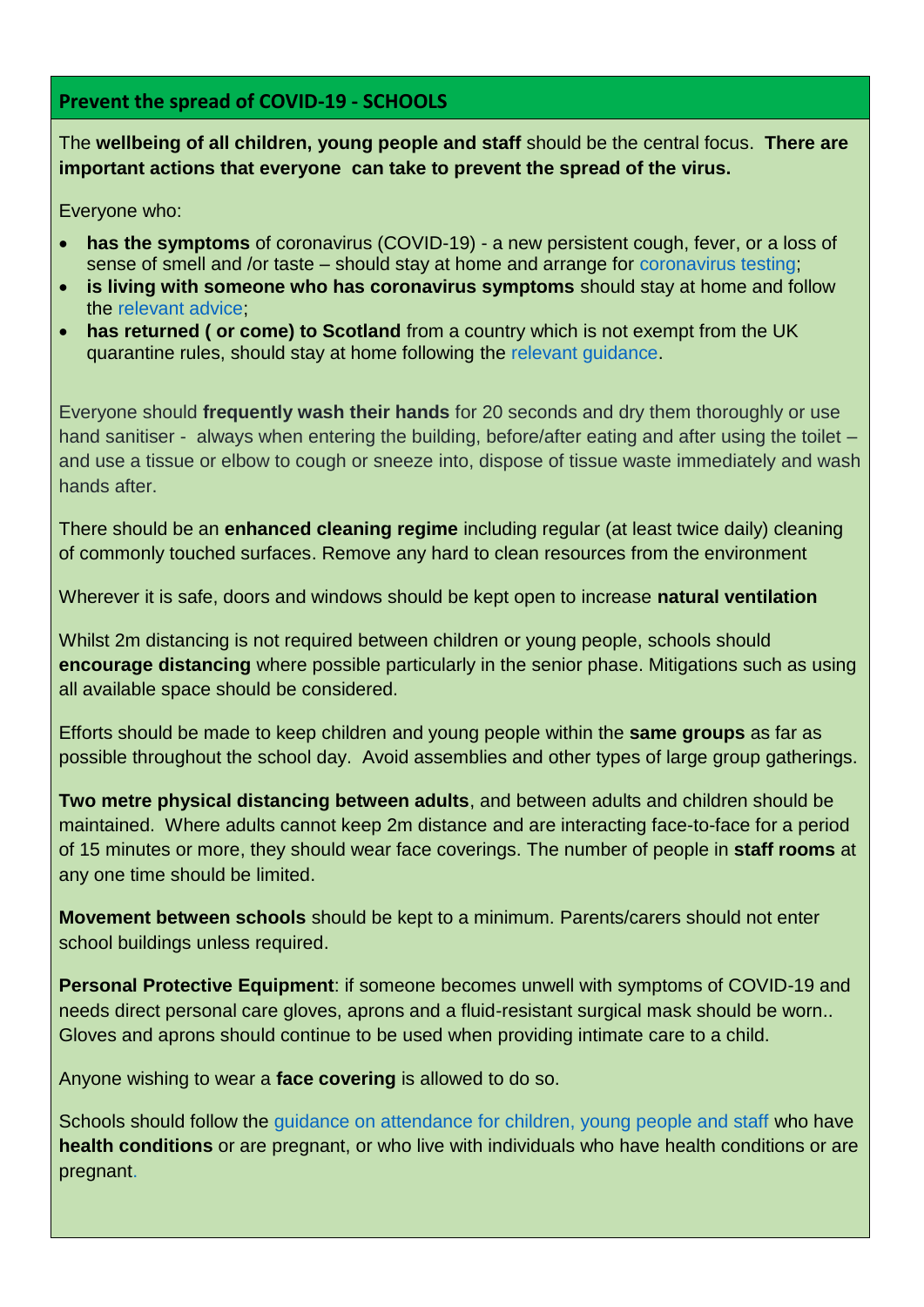### **Workplace Communications – SCHOOLS**

# **All pupils, parents or guardians and staff should be aware that the following should be addressed to produce a COVID-safe working environment.**

- Consult with **staff**, including trades unions, to ensure **policies and procedures** include COVID-19 risk assessment and mitigations.
- Identify and support those who **should not attend** (e.g. as shielding or other health issues).
- Continue **[work from home](https://www.gov.scot/publications/coronavirus-covid-19-guidance-for-homeworking/pages/overview/)** policies and provide necessary support to those who can.
- Ensure all **staff are aware of their responsibility** to control the spread of COVID-19 in their workplace.
- Ensure **pupils and staff have access to suitable learning opportunities** in effective hand washing technique, cough etiquette and use of personal protective equipment (PPE).
- Ensure **managers and staff understand their obligations** with respect to [Scotland's Test and](https://www.gov.scot/publications/coronavirus-covid-19-test-and-protect-advice-for-employers/)  [Protect Strategy.](https://www.gov.scot/publications/coronavirus-covid-19-test-and-protect-advice-for-employers/) That staff are clear how to access testing.
- Ensure **pupils and staff do not congregate** in communal areas such as canteens, arrival and entry areas, staff rooms, wash areas/hygiene stations and corridors.
- Put in place **training** which will ensure that all employees understand the requirements for control measures including physical distancing and measures to monitor adherence by all staff.
- Ensure **all pupils and staff are clear** that those who have symptoms or are diagnosed with COVID-19 and their household/other contacts do not attend work and follow advice on self/household isolation.
- Ensure **all staff are clear** that if they become unwell whilst at work they should return home and seek testing.
- Ensure **that staff are clear** on what is expected of them should a pupil or work colleague become unwell on site.